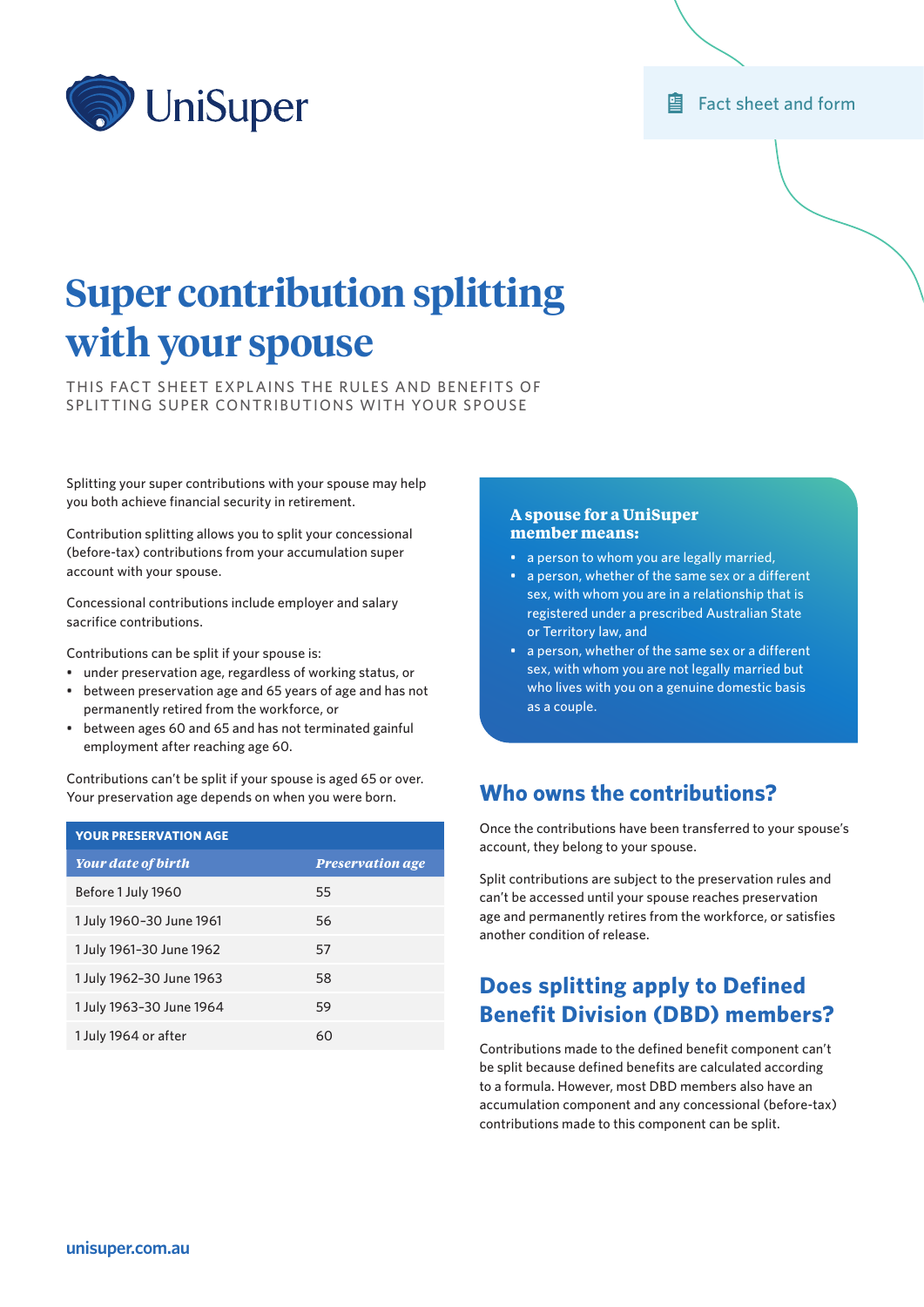# **Which contributions can be split?**

Only concessional (before-tax) contributions can be split. The maximum amount of contributions that can be split is the lesser of:

- 85% of your concessional contributions for the financial year, and
- the concessional contributions cap for that financial year.

## **Concessional contributions caps**

| THE CONCESSIONAL CONTRIBUTIONS CAPS ARE: |                         |  |  |  |
|------------------------------------------|-------------------------|--|--|--|
| <b>Year ending</b>                       | <b>Concessional cap</b> |  |  |  |
| 30 June 2021                             | \$25,000                |  |  |  |
| 30 June 2022                             | \$27,500                |  |  |  |

## **When can contributions be split?**

Generally, you can only request a contribution split from contributions made in the previous financial year.

However, if your entire benefit is to be transferred to another super fund or paid out to you, you can make a contribution split request in the current financial year provided that the contributions have been made. Contributions must be split before your transfer or withdrawal is processed.

The concessional contributions cap may be increased above a general concessional cap, if you are eligible.

This will occur if:

- your concessional contributions for the year exceed the general concessional contributions cap
- your total super balance just before the start of the financial year is less than \$500,000, and
- you have unused concessional contributions cap amounts from the previous five years (with 2018–19 financial year being the first year you can accrue unused concessional contributions).

Your concessional contributions cap will equal the general concessional cap plus the previously unused concessional contributions cap amount, up to the amount of the excess.

Visit www.ato.gov.au for more information.

# **Which contributions cannot be split?**

The following contributions cannot be split with your spouse:

- non-concessional (after-tax) contributions,
- amounts rolled over from other super funds,
- directed termination payments,
- government super co-contributions, and
- any defined benefit contributions.

## **Can the split contributions stay with UniSuper?**

Yes. If your spouse has a UniSuper Personal Account, the split contributions can be transferred to that account.

If your spouse isn't a UniSuper member they may be able to open a Personal Account. Read the *Personal Account Product Disclosure Statement* available at **unisuper.com.au/pds** or by calling us on **1800 331 685**.

# **How do I split my contributions?**

To split contributions made between 1 July 2020 and 30 June 2021, you must submit the attached *Contribution splitting form* to us by 30 June 2022.

We may be unable to process your application to split contributions if it would result in your accumulation balance falling below \$6,000.

If you intend to claim a tax deduction and split some or all of your personal contributions with your spouse, you must lodge the notice of your intention to claim a tax deduction with us before requesting that the contributions be split.

If you don't make an application to split your contributions made between 1 July 2020 and 30 June 2021 by 30 June 2022, you won't be able to split them in the future.

#### SPOUSE CONTRIBUTIONS TAX OFFSET

If you're eligible to contribute to your spouse's super account, you may be eligible to receive an 18% tax offset on spouse contributions up to \$3,000.

For more information refer to the Australian Taxation Office website at www.ato.gov.au.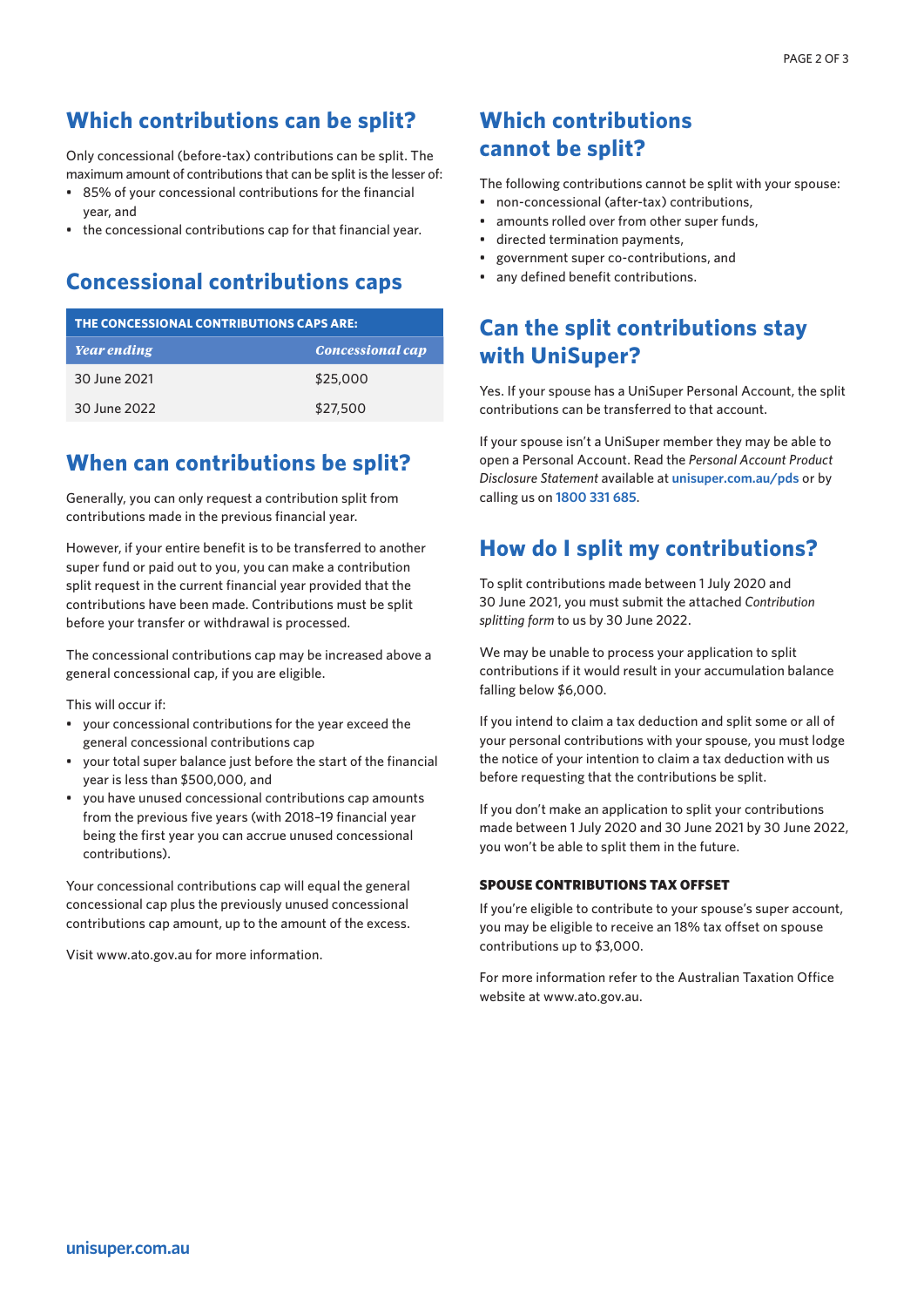# **What are the advantages of contribution splitting?**

There are a number of possible advantages in electing to split concessional contributions with your spouse. Some of these include:

- If you split your concessional contributions with a spouse who is older than you, your spouse may be able to satisfy a condition of release and have access to their benefits earlier.
- If your spouse is younger than you, splitting your concessional contributions with them may enable you to qualify for a higher Age Pension under the means test.
- If you or your spouse are close to the transfer balance cap limit, splitting concessional contributions will generally help to maximise the combined amounts of super that may be transferred into retirement phase. Your personal transfer balance cap will be between \$1.6 million and \$1.7 million, depending on your personal circumstances. To view your transfer balance cap and your transfer balance account, contact the ATO or log into the ATO's online services.
- Current superannuation rules may change over time. Spreading a couple's superannuation benefits across both members may assist with managing future legislative changes.

For the 2021-22 financial year, if you've reached your preservation age but are still under age 60, you'll be able to withdraw the first \$225,000 of the taxable component of your super benefit tax free. Any amount you withdraw above this threshold will be taxed at a maximum of 17% (including the Medicare Levy).

If you're under your preservation age, the whole amount will be taxed at 22% (including the Medicare Levy). If you're aged 60 or over, no tax will apply.

Contribution splitting doesn't reduce the amount counted towards your concessional (before-tax) contributions cap.

This information is of a general nature only and includes general advice. It has been prepared without taking into account your individual objectives, financial situation or needs. Before making any decision in relation to your UniSuper membership, you should consider your personal circumstances, the relevant product disclosure statement for your membership category and whether to consult a licensed financial adviser. This information is current as at July 2021 and is based on our understanding of legislation at that date. Information is subject to change. To the extent that this fact sheet contains information which is inconsistent with the UniSuper Trust Deed and Regulations (together the Trust Deed), the Trust Deed will prevail.

Issued by: UniSuper Management Pty Ltd ABN 91 006 961 799, AFSL No. 235907 on behalf of UniSuper Limited the trustee of UniSuper, Level 1, 385 Bourke Street, Melbourne Vic 3000.

Fund: UniSuper, ABN 91 385 943 850

Trustee: UniSuper Limited, ABN 54 006 027 121, AFSL No. 492806 July 2021 UNIS000F34 0721

#### **unisuper.com.au**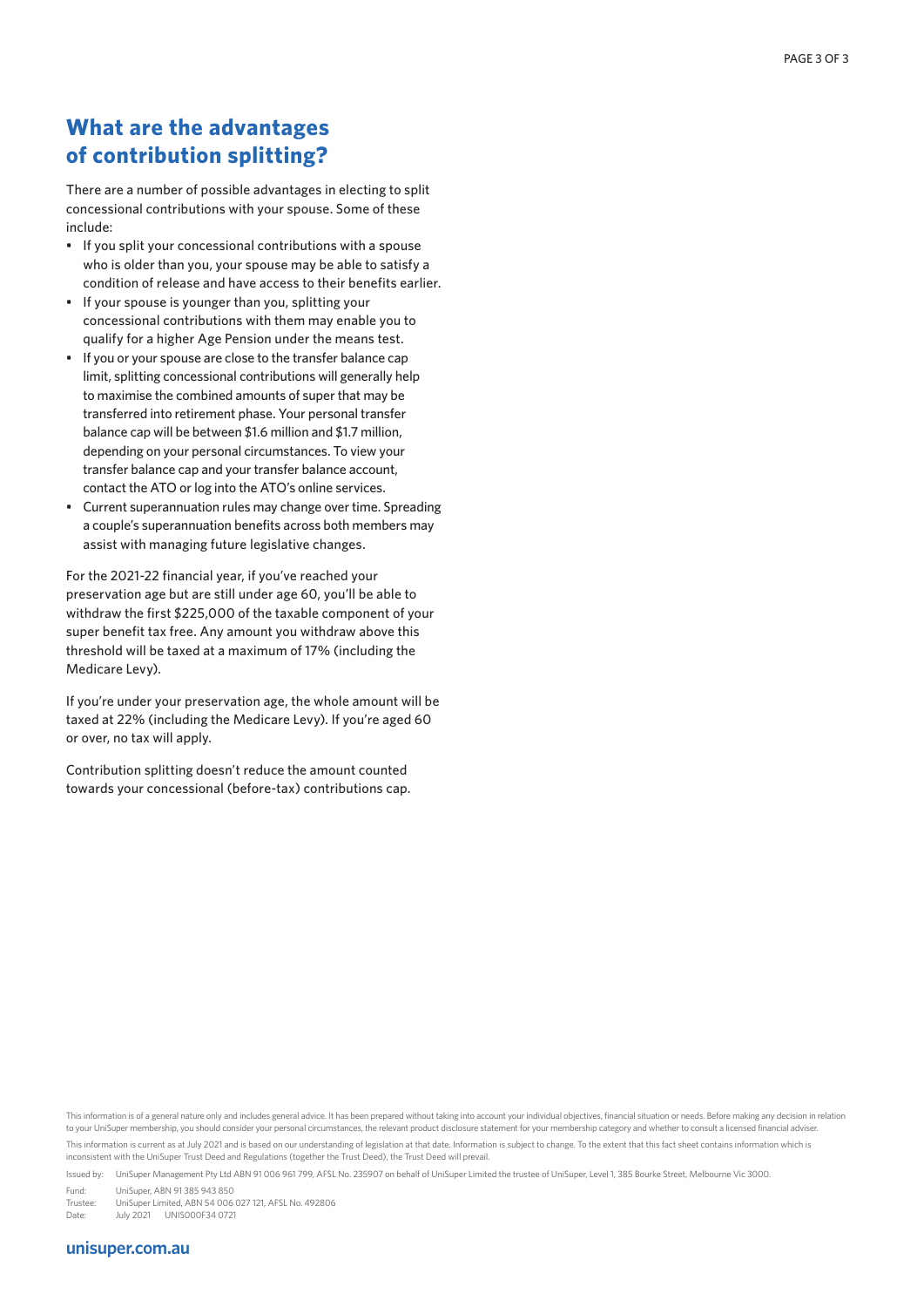# **Contribution splitting form**



Complete this form and return it to us to split contributions with your spouse.

If you have an accumulation account or you're a Defined Benefit Division (DBD) member with an accumulation component, you're able to split your concessional (before-tax) contributions with your spouse provided that your spouse is:

- under preservation age
- between preservation age and 65 years of age and has not permanently retired from the workforce, or
- between ages 60 and 65 and has not terminated employment after reaching age 60.

You can split contributions made in the previous financial year or if you're closing your account, you can split contributions made in the current financial year. Contributions can only be split once in any financial year. We may be unable to process your application to split your contributions if it would result in your accumulation balance falling below \$6,000.

#### MAXIMUM YOU CAN CONTRIBUTION SPLIT

The maximum amount of concessional (before-tax) contributions you can split is the lesser of:

- 85% of concessional (before-tax) contributions for the financial year, and
- the concessional contribution cap for the financial year currently \$27,500.

#### INTEND TO CLAIM A TAX DEDUCTION?

You must lodge the notice of your intention to claim a tax deduction with UniSuper before requesting that the contributions be split.

#### PRIVACY STATEMENT

UniSuper is committed to protecting your personal information in accordance with privacy law obligations. The information that you provide to UniSuper on this form is collected and used in accordance with our Privacy Policy which can be found online at **[unisuper.com.au/privacy](http://unisuper.com.au/privacy)** . If you have any privacy related questions, call **1800 331 685**.

#### **SECTION 1 YOUR DETAILS**

> Please complete in BLACK or BLUE BALL POINT PEN using CAPITAL letters. Cross (X) where required.

| UniSuper member number     |                                                                                                                          |  |            |    |    |           |        |      |        |
|----------------------------|--------------------------------------------------------------------------------------------------------------------------|--|------------|----|----|-----------|--------|------|--------|
|                            | If you're unsure of your member number, refer to your most recent UniSuper correspondence<br>or call us on 1800 331 685. |  |            |    |    |           |        |      |        |
| Title                      | Mr                                                                                                                       |  | <b>Mrs</b> | Ms | Dr | Professor | Other  |      |        |
| Surname                    |                                                                                                                          |  |            |    |    |           |        |      |        |
| Given name                 |                                                                                                                          |  |            |    |    |           |        |      |        |
| Date of birth (DD/MM/YYYY) |                                                                                                                          |  |            |    |    |           | Gender | Male | Female |
| Daytime contact number     |                                                                                                                          |  |            |    |    |           |        |      |        |
| Email address              |                                                                                                                          |  |            |    |    |           |        |      |        |

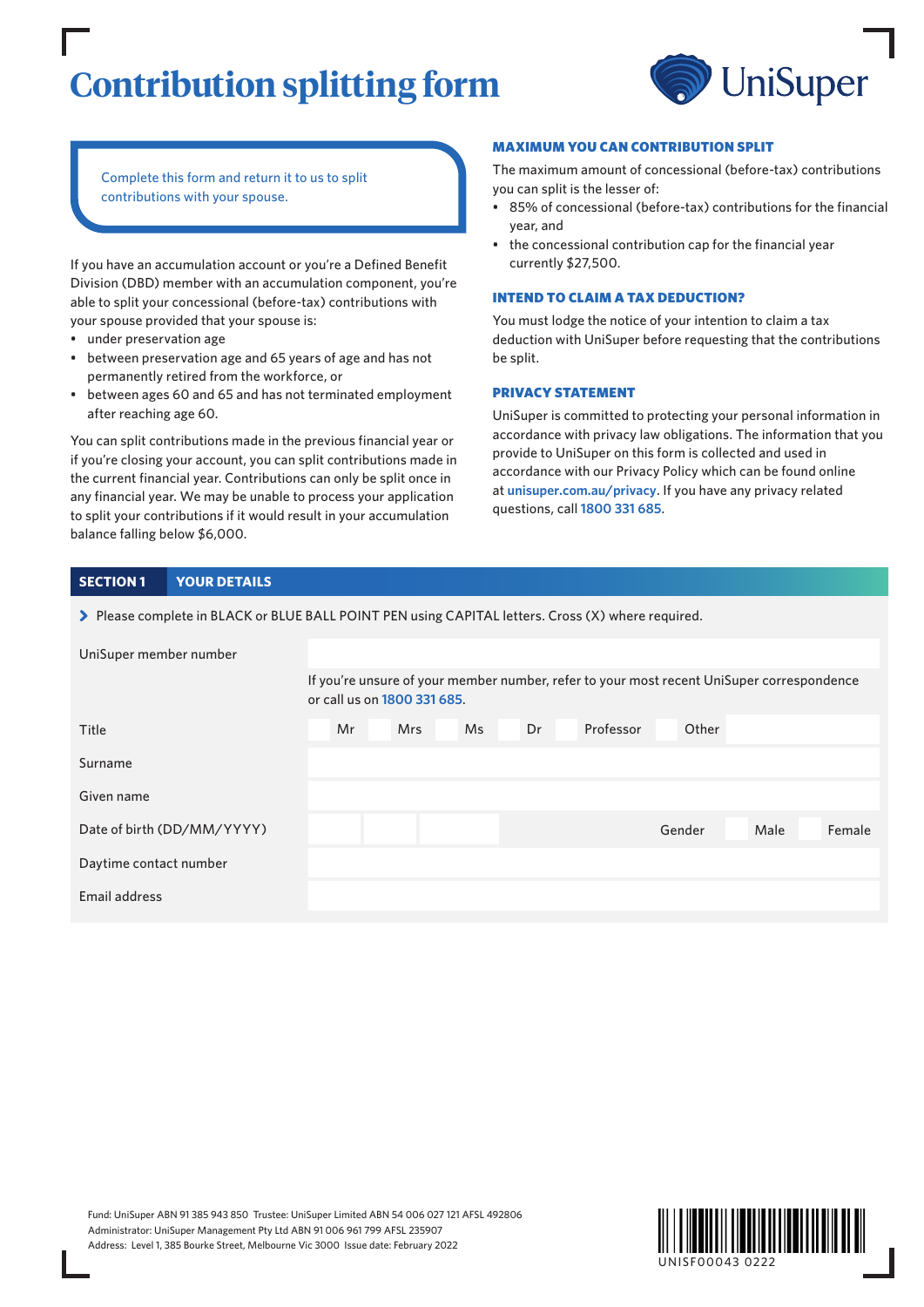| <b>SECTION 2</b>                                                          | <b>YOUR SPOUSE'S DETAILS</b>     |                                                                                                            |  |  |  |  |  |
|---------------------------------------------------------------------------|----------------------------------|------------------------------------------------------------------------------------------------------------|--|--|--|--|--|
| > To split the contributions, please provide your spouse's details.       |                                  |                                                                                                            |  |  |  |  |  |
| Title                                                                     |                                  | Mr<br>Ms<br>Professor<br><b>Mrs</b><br>Dr<br>Other                                                         |  |  |  |  |  |
| Surname                                                                   |                                  |                                                                                                            |  |  |  |  |  |
| Given name                                                                |                                  |                                                                                                            |  |  |  |  |  |
|                                                                           | Date of birth (DD/MM/YYYY)       | Gender<br>Male<br>Female                                                                                   |  |  |  |  |  |
| Does your residential address<br>differ from your spouse's?               |                                  | No.<br>Yes. Provide your residential address below.                                                        |  |  |  |  |  |
|                                                                           | Residential address (not PO Box) |                                                                                                            |  |  |  |  |  |
| Suburb/Town                                                               |                                  |                                                                                                            |  |  |  |  |  |
| <b>State</b>                                                              |                                  | Postcode                                                                                                   |  |  |  |  |  |
| Country (if not Australia)                                                |                                  |                                                                                                            |  |  |  |  |  |
| Do you want the contributions to be<br>transferred to a UniSuper account? |                                  | No. Go to SECTION 3                                                                                        |  |  |  |  |  |
|                                                                           |                                  | Yes. Please provide your spouse's UniSuper member number below and go to SECTION 4.                        |  |  |  |  |  |
|                                                                           |                                  | (If you are unsure of your spouse's member number, refer to their most recent UniSuper<br>correspondence.) |  |  |  |  |  |

## **SECTION 3 YOUR SPOUSE'S SUPER FUND DETAILS**

> To transfer the split contributions to your spouse's super fund, please provide details below.

| Full name of fund*^                                                   |                                                                                                                                                                                                                                    |
|-----------------------------------------------------------------------|------------------------------------------------------------------------------------------------------------------------------------------------------------------------------------------------------------------------------------|
| Name of product (N/A if SMSF)                                         |                                                                                                                                                                                                                                    |
| Fund contact number                                                   |                                                                                                                                                                                                                                    |
| Fund postal address (SMSF only)                                       |                                                                                                                                                                                                                                    |
| Suburb/Town                                                           |                                                                                                                                                                                                                                    |
| State                                                                 | Postcode                                                                                                                                                                                                                           |
| Membership/policy number^                                             |                                                                                                                                                                                                                                    |
| Fund type                                                             | Australian Prudential Regulation of Authority (APRA)                                                                                                                                                                               |
|                                                                       | Self-managed Super Fund (SMSF)                                                                                                                                                                                                     |
|                                                                       | Please ensure you attach your certified proof of identity documents                                                                                                                                                                |
|                                                                       | Other                                                                                                                                                                                                                              |
| ABN <sup>^</sup>                                                      |                                                                                                                                                                                                                                    |
| Unique Superannuation Identifier (USI)                                |                                                                                                                                                                                                                                    |
| Electronic Service Address (ESA)<br>(SMSF only)                       |                                                                                                                                                                                                                                    |
| * Check this is a complying super fund that can accept this rollover. | $\lambda$ and the set of the set of the set of the set of the set of the set of the set of the set of the set of the set of the set of the set of the set of the set of the set of the set of the set of the set of the set of the |

^ Mandatory. If you don't complete all information fields, there will be a delay in processing your request.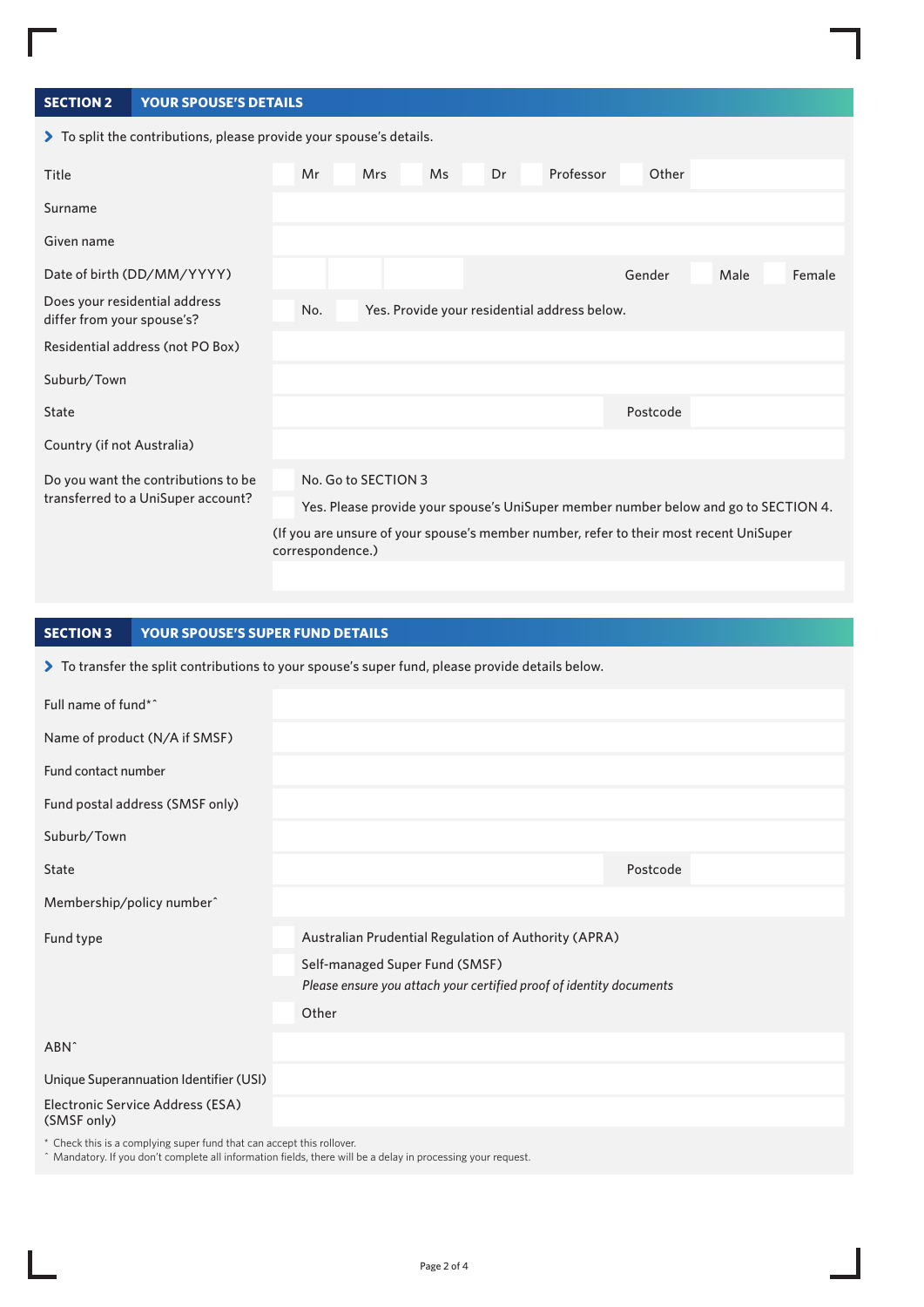#### **SECTION 4 CONTRIBUTION SPLITTING DETAILS**

Please select the financial year the contributions you are splitting relate to.

#### 2019-20 2020-211

<sup>1</sup> Note: you can only split contributions made in the current financial year if your entire benefit is to be rolled over or transferred to another fund or your benefit is being paid out to you.

What is the amount of contributions to be split?

Maximum amount

OR

Net dollar amount

**\$** 

For more information about the maximum amount you can split, see the information on the first page of this form.

#### **SECTION 5 CONSENT TO HAVE YOUR IDENTIFICATION VERIFIED BY UNISUPER**

I consent to my personal details being used to electronically verify my identity.

I understand my details will be subject to an information match request for relevant record holder information, and that the result will be provided through an external third party system. If your identity can't be electronically verified, we'll require you to send us a certified copy of your identification with your form.

| <b>Proof of identity</b> |  |  |  |  |
|--------------------------|--|--|--|--|
|--------------------------|--|--|--|--|

We're required by law to verify your identity. You can quickly and easily prove your identity online—you'll know as soon as your identity gets verified. Log into your account at **unisuper.com.au** and go to 'Verify your identity' under the 'Manage account' tab.

Alternatively, attach certified copies of proof of identity documentation to this form. Delays can be expected if incorrect documentation is provided.

Details about which documents can be accepted can be found in the *Your guide to proof of identity* fact sheet.

#### **SECTION 6 DECLARATION AND SIGNATURE**

> Please read this declaration before you sign and date your form.

- I declare that the information provided on this form is true and correct.
- I request that UniSuper split the contributions as specified on this form.
- I confirm that where I have an Accumulation 1, Accumulation 2 or Personal Account and my instructions to split my contributions results in the disposal of some or all of my interest in the Balanced investment option (UniSuper's MySuper offering), I consent to that disposal.
- I consent to my personal information being used in accordance with UniSuper's Privacy Policy.

Name (please print)

| Signature | Date |    |      |
|-----------|------|----|------|
|           | DD   | МM | YYYY |